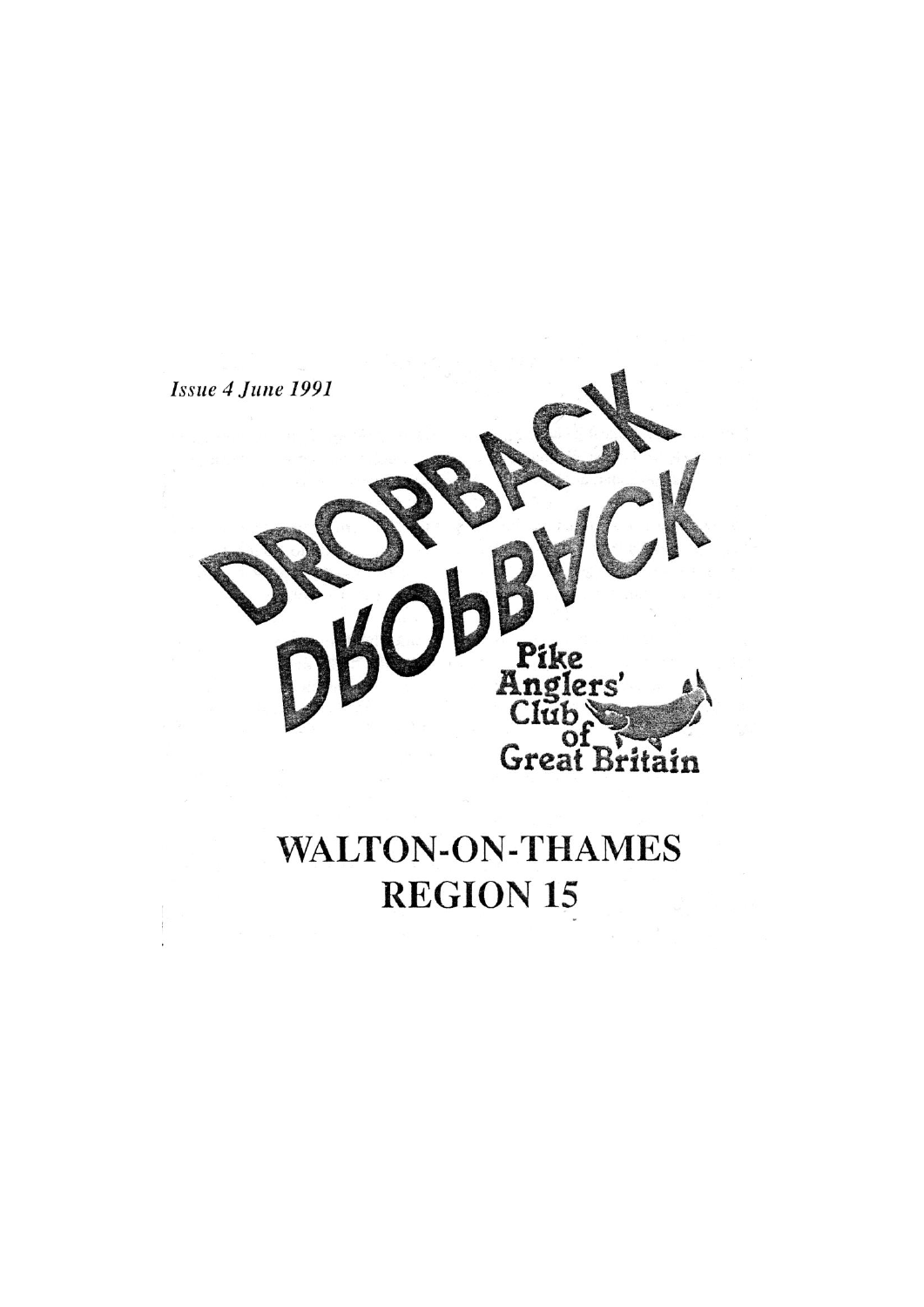### **Introduction**

Well here it is! Issue 4 of DROPBACK. I was beginning to think that issue 3 was going to be our last. We had a very poor response to our request for articles, but eventually we had enough to go ahead with issue 4, and here it is.

A few months ago I wrote to Keith Berry of the Northern Ireland Pike Society in response to his letter in PIKELINES and encouraged him to 'go for it' with regards to their newsletter. Imagine how I felt when the reply I received included an article for our newsletter and it was the only article we had.

Things last year within the region were a little slow, but I am hoping to improve on that this year. I have already been in contact with Charlie Bettall of wooden lure frame. He has agreed to come along to our August meeting and give a talk and slide show. (August 5th 1991 - District Arms, Woodthorpe Road, Ashford, Middlesex - for those of you that have forgotten where the meetings are held.)

I would appreciate any slides that you may have, so that we can put together our own region slide show. If you don't use slide film, why not give it a try, (you can always get prints made up from the slides) it could be quite interesting to sec what as a region we get up to. It also gives those of you that don't contribute for whatever reason an opportunity to participate in an important way.

Anyway, just to remind you, that as issue 4 is being distributed in July, we only have 5 months until issue 5 (December 1991). So get your stories etc., down on paper and either hand or send them to me by the November meeting.

Tight Lines

Dave Fish

## **N.I. Pike Society A New Club Record**

The long standing N.I.P.S. Pike record was recently beaten, and although I did not catch the fish myself, I did have the privilege of weighing and photographing it.

The story starts way back in September, whilst fishing for specimen bream on Monalty Lake (Ireland's equivalent to Queensford) I bumped into Chris Cairns, a former N.I.P.S. member who I hadn't seen for over two years. On the long fishless nigh that followed, a few pike trips were arranged and Chris was persuaded to rejoin the N.I.P.S.

We take up the story again on a January night where the phone rang half way through a good film. It was Chris, sniffing for the latest information, I asked him what he was doing the next day, he had planned to go on a boozing trip with friends a Portrush (Like Blackpool, only smaller) but was open to suggestions. I told him that I had to deliver a pair of backbiters to a friend south of the border and that Pip (my regular partner) and myself had planned to do a bit of piking "nothing serious, just an excuse to get out of the house" and he was welcome to tag along. Chris was in two minds what to do, so I told him, if he decided to go, to be at my house by 5.30 the next morning, at about 5.15.

Chris arrived, followed shortly by Pip, and within twenty minutes we were on our way. About half art hour after our arrival on a cold but bright morning. I landed the first fish of just over nine pounds. Pip not wanting to be outdone was quickly into a fish of around seven pounds. The weather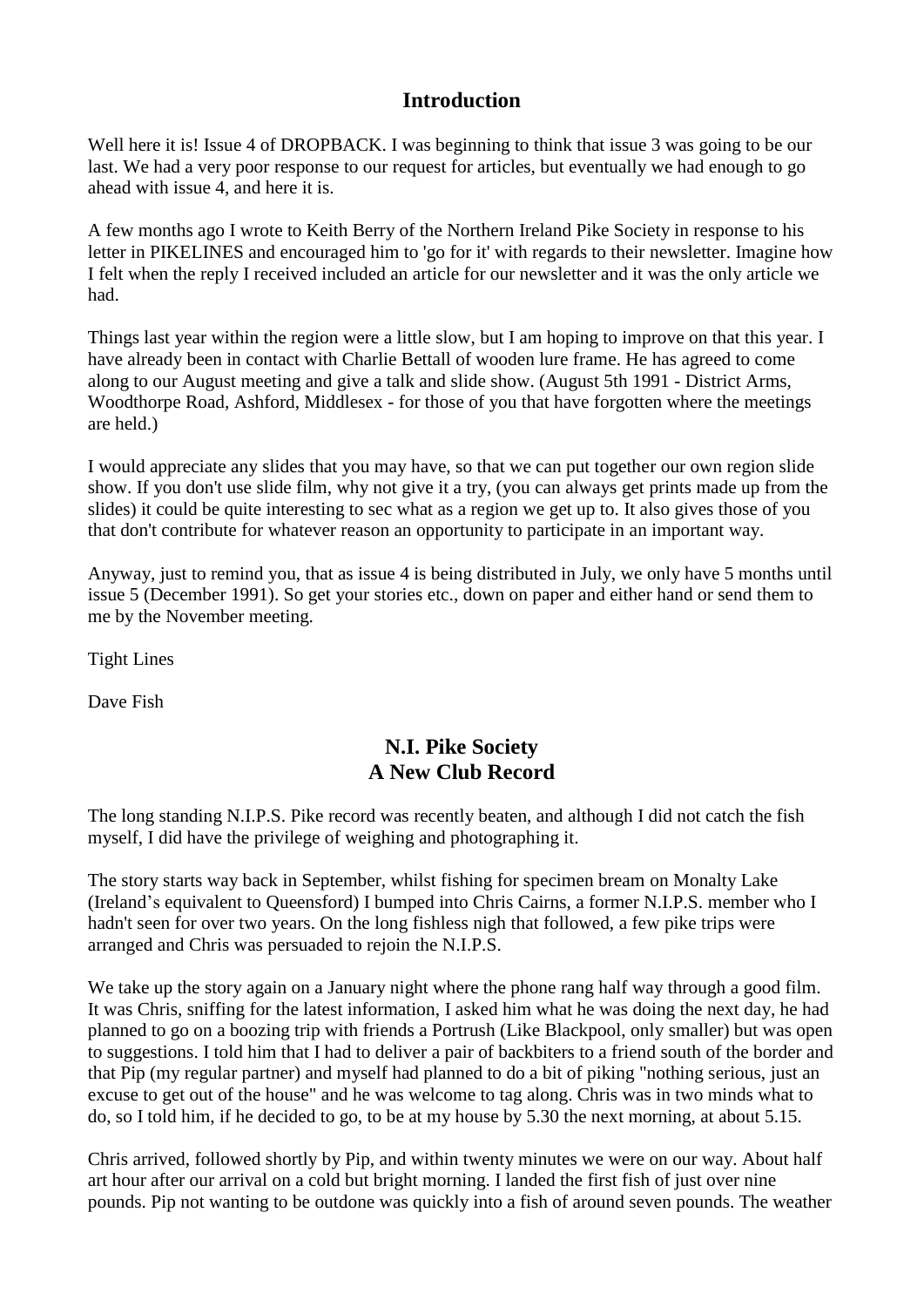was deteriorating fast, the wind picked up and what started as rain soon turned to sleet. I had another fish of about six pounds again followed by a similar fish to Pip. The rest of the day was spent under the brolly and around four o'clock with nothing else to show for it other than a snapped rod and a collapsed chair. I decided to admit defeat. After all, I had taken a couple of fish and poor old Chris was facing a blank. Whilst I loaded my gear into the back of the jeep, Chris came running up shouting something about a massive Pike he'd just landed. "What size is it?" I asked. "I don't know, but it's big!" said Chris. "Pip's looking after it". "Is this a wind up?" "I swear to god Keith, it's a monster!" We both ran back to the water-side, where Pip stood with an expression like he had just won the pools. "Where is it?" I asked.

"In the sack" replied Pip. I walked to the bank and looked upon the huge form within the clinging material of the sack. Words cannot describe how I felt, to see a fish like this is every Piker's Dream. Pip had already sorted out the cameras and scales. Being the only one wearing waders, I was sent to retrieve the fish. This has to be a dream. I could hardly lift the thing.

The fish was deposited on the bank and the sack was gently peeled back. The fish slipped into the weigh-sling. Chris paced up and down uttering obscenities to himself. I lifted the fish clear of the ground, the needle of the 40lb Avons slipped round to 36lb 2oz, Chris was told not to get too excited, we knew the scales were out by quite a bit above thirty pounds and the fish was going to be less than thirty six pounds. I phoned Pip the next day to get the verdict; the scales were 8oz out. The final weight was 35lb l0oz. I think by the amount of alcohol consumed the previous night that Chris wasn't going to be too upset to lose the odd 8oz.

#### Keith Berry

#### NIPS



# **Wobbled Deadbaits**

Wobbling/Spinning a deadbait is an extremely effective method of locating and catching pike in all waters and because of its mobility particularly the larger ones. I am most surprised that is seems to have be- come one of anglings "forgotten methods". In the colder months when the fish are more lethargic; their metabolism slows as the temperature drops, it is a way of extending ones "spinning Season" even when the fish are less willing to chase. It also rarely if ever leads to deep hooking as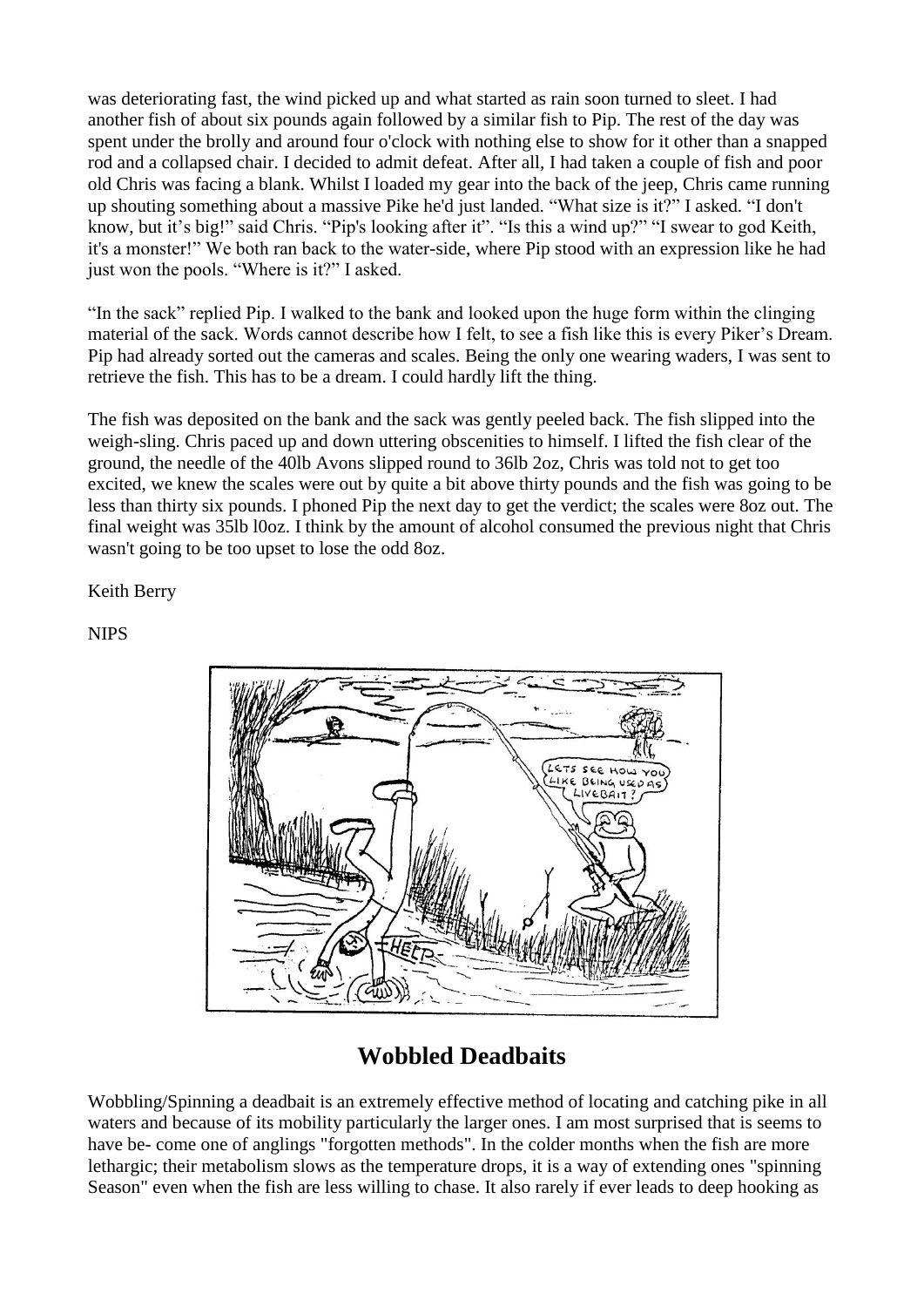one is constantly in touch with the bait. Wobbling a deadbait is just like spinning or plugging except that a natural rather than artificial bait is used. It is still attractive to the fish even when stationary so the retrieve can be slower, "inch" retrieving through a known or suspected lie when necessary. Spinners or plugs would either snag or simply fall to produce an action. Helin's flatfish is the exception to this as this is one lure designed for a very slow retrieve, as is the kwikfish. Although a lure can be made to hover in flowing water.

The rig I use for wobbling is a wire trace of 15-201bs incorporating a single and a treble hook; the treble at the end of the trace and a swivel at the other. The single is moveable to accommodate various sizes of bait. Deceased livebaits or other very fresh fish make the best wobbling baits as not having been frozen they are tougher and stand up to repeated casting for longer. If the bait is hooked with the front single as near as possible vertically through the exact centre of both lips slightly faster retrieve will result in a most lifelike manner. Try it in clear water when you are wearing Polaroids; you will see what I mean when the rigour mortise has worn off the bait. (Casting does help to soften them!!!)



The method of retrieve should be to cast beyond the known lie or likely spot so that the splash of the bait does not frighten the fish you hope to catch, and then count the bait down to the bottom'. This will help build up an idea of the bed contours. Then retrieve slowly with a jerky 1-pause-2-3 pause action. Repeat varying the path of the bait by moving the rod from side to side as well as the sink and draw action. When the bait is close to the bank pause for a few seconds and work the bait in the shallows, in this way one can often induce a take from a fish that has followed from deeper water.

A favourite method of mine is to insert a buoyancy aid i.e. a hard balsawood spike with a loop attached to the single hook of the bait -1 find that injected air does not last long enough - then add sufficient uptrace weight to sink it quickly, out of the way of seagulls etc. Then twitch and sink and draw retrieve along the bottom letting it rest and waver above the weed then twitch again. Takes are usually decisive, there is no doubt when a fish is on - they slam into it!!!

Because of the dire possibility of leaving a bait armed with hooks in a swim it is advisable to use line strong enough to straighten the hooks if necessary. I find 151b Super Maxima is reliable. Renew your line at least twice each season, check your knots frequently and cast accurately. Match the rod to the weight of the bait and sinker used, loz of weight to lib test curve of the rod is an old but useful guide.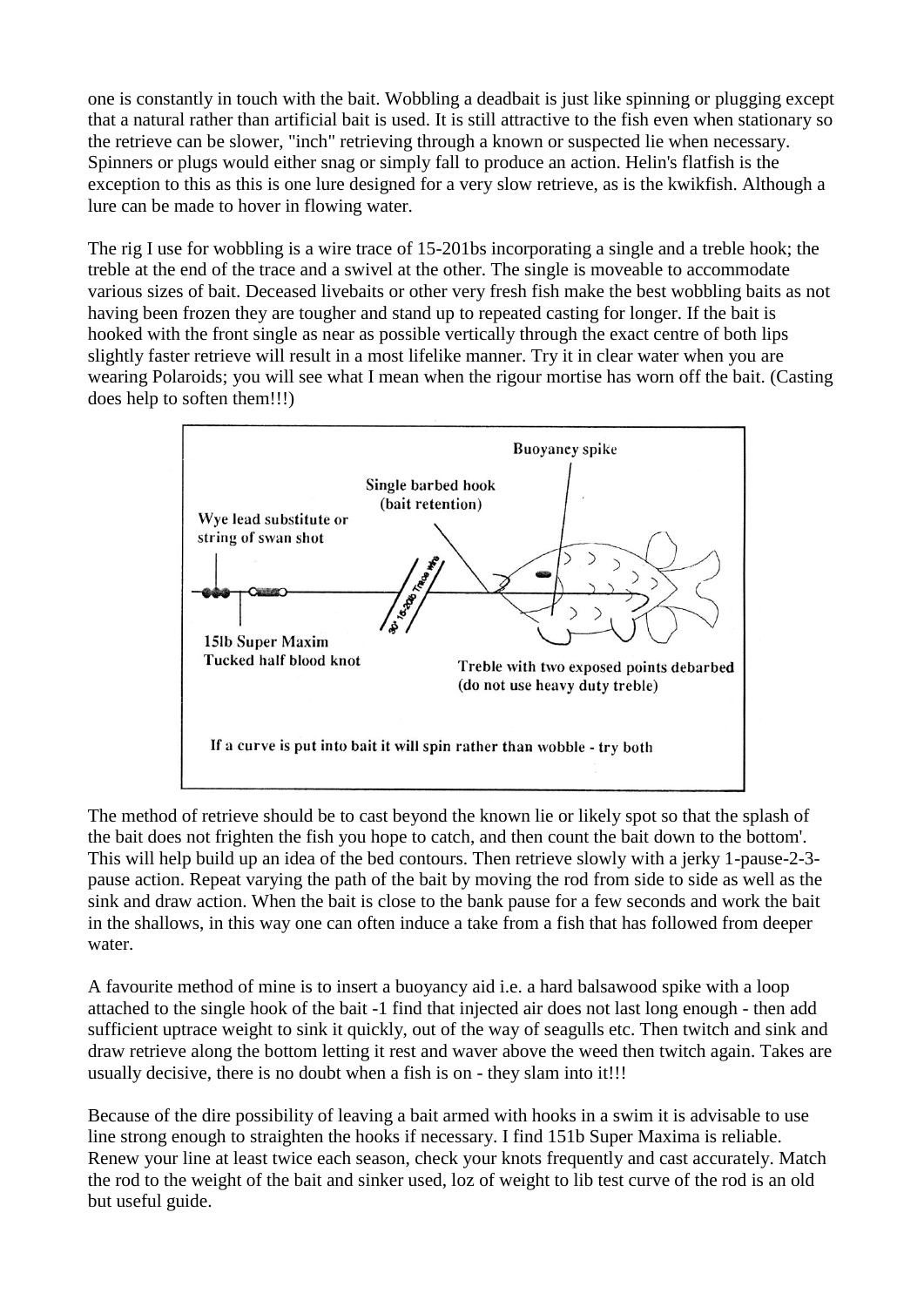I personally have a preference for longer carbon rods for this method i.e. the 12ft Tricast 2 l/21b TC extreme range v with a 35mm butt ring tapering progressively to the tip (mini beach caster this one), or the Diawa CS98 (W) 12 Bait and Spin Special coupled with the Diawa SS2600 Coned Spool Reel.

These rods have the power to put the bait where I want it to go and the sensitivity to transmit the feel of even a timid take, and coned spool reels and big butt rings sensibly positioned re- ally do add to the casting range. Essential if one is bank fishing a large reservoir or similar water.

I suggest travelling light carrying only essentials, plus a compact electronic bite alarm with a short rod rest, it is then possible to carry on fishing whilst having a smoke or a hot drink from the ) vacuum flask.

This method has succeeded in tempting many pike including a 22 l/21b fish after dark one Christmas Eve. (I had managed to avoid the office party) My arrival home both wet and muddy, and my insistence on interrupting "she who must be obeyed" in the midst of her Christmas dinner preparations, to use the kitchen sink to wash the mud from my precious rod and reel almost succeeded in getting me banished for life!!!!

Tight lines

John Keating

## **Swings and Roundabouts**

Reading the fishing glossy's at this time of year I found the same sort of stories as last close season, ie "What happened to me last season and what I've planned for next year!" It's the only thing you can write at this time of year, so what follows is a brief account of the Ups and Downs of last year and how I've planned next year's assault.

90-91 I spent a lot of time playing on lots of different waters, two of these waters I've got on well with, Richmond Park and the River Mole. All of the others I would only fish again if I was dragged there kicking and screaming. Wraysbury One and Two, I really hate those two bastards, despite having a 221bs Pike from Wraysbury II. It's here where I spent two separate nights fishing, once in the summer when I was eaten alive by mossies and once in the winter in the biggest bastard storm ever. Both blanks! It was here, where the biggest pike I have ever hooked smashed a 3lb T/C Carbon Rod in half and buggered off. It's also here that whilst trying to catch small livebaits all I could catch were loads of Perch at 1 l/2lbs to 2lbs and big Bream and then returning the next day to fish for them only to catch bugger all!!

On the Thames and Hogsmill I only fished a couple of times half hearted, but I did catch a 131b Pike on the Hogsmill on a yellow hawg boss plug. It was the worst fish I've ever laid eyes on, covered in scars with lumps of meat missing on its head, poor bastard! It was a surprise to catch on the Hogsmill but what a sewer! I know the Septics (Septic-Tanks, Yanks, get it?) fix little bits of bright plastic to their lures but every time I pulled the lure out of the water to find it covered in rubbers (some with little knots tied in them!!) I couldn't help but think that someone was taking the piss!

Still I'll have another go next season. Twynersh, three separate days fishing for just one run, and that was during a fish in, however I still managed to balls that up in the finest tradition. There are other waters I've fished but it hurts to even think of them, Boldermere's the worst. All I can say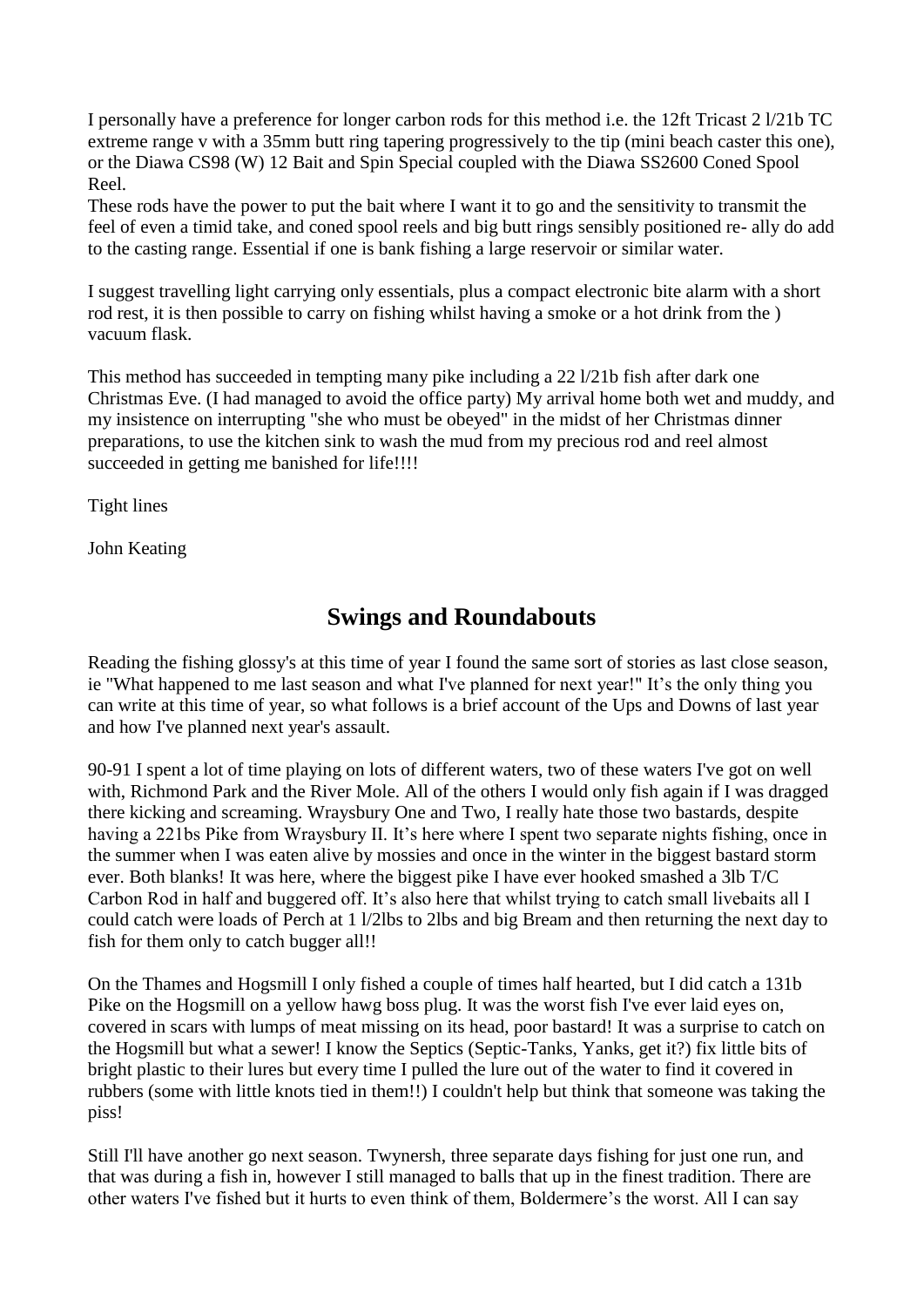about that place is just turn up, throw a load of deadbaits in and then go home. It's a lot easier! All of these waters are a bad dream to me but I've done really well on two others. Richmond Park, I can't find words to describe this place, it looks horrible but I made a killing here. On New Year Eve I made a resolution to catch a Pike of 25+lbs some day. The next morning January 1st at 11.30 hrs and 28.12oz of pike put an end to that. 11 1/2 hours must be a record for completing a New Years Resolution. It's the same fish I caught last year. At 23.1loz which made me worry about my scales. It was caught again two months later by Keith at just under 261b. The main highlight though was the 18.04oz Pike I caught on March 13th. I had been fishing the small lake all day and had caught that bloody idiot Pike of 131b that I have caught four or five times before, I've nick named it "Sucker" because what I call it each time I catch it I can't be put in print. I had also caught a 17.14oz on my trusty sardine bait. 1 then ran out of bait!

Anyway it was a hot sunny day and only one day of the season left. So I was thinking about spinning when a toad swam past. Now I've had this long standing theory that frogs must be a good bait, live or dead.

So I collared the toad and put him in my sandwich box while I put a rig together. See the diagram for what I finally came up with. (I didn't have the heart to hook it so it was hair rigged!) This was cast out to 30 yards or so. At half past two in the afternoon the water around the float exploded and the float snapped under the surface, the monkey shot to the top of the climber and the baitrunner went into overdrive, the optonic screamed out for what seemed a life time before I stopped laughing and struck into a good fish. After striking some good pose's in front of a watching crowd I landed the Pike and one sorry looking mangled toad. The fish weighed in at 18.6oz (without the Toad!) What a way to finish the season you say. Not quite, the last day was spent on Boldermere for a blank.



I had fished the River Mole in Cobham for a couple of days with Paul O'Rourke showing me around. He is a member of the Club that owns the seven and a half mile stretch and I was on day tickets.

What a laugh! The River was in full flood and it poured down with rain and we still caught an average of five or six fish each a day. They were mainly jacks to 8lbs but they did fight! I couldn't